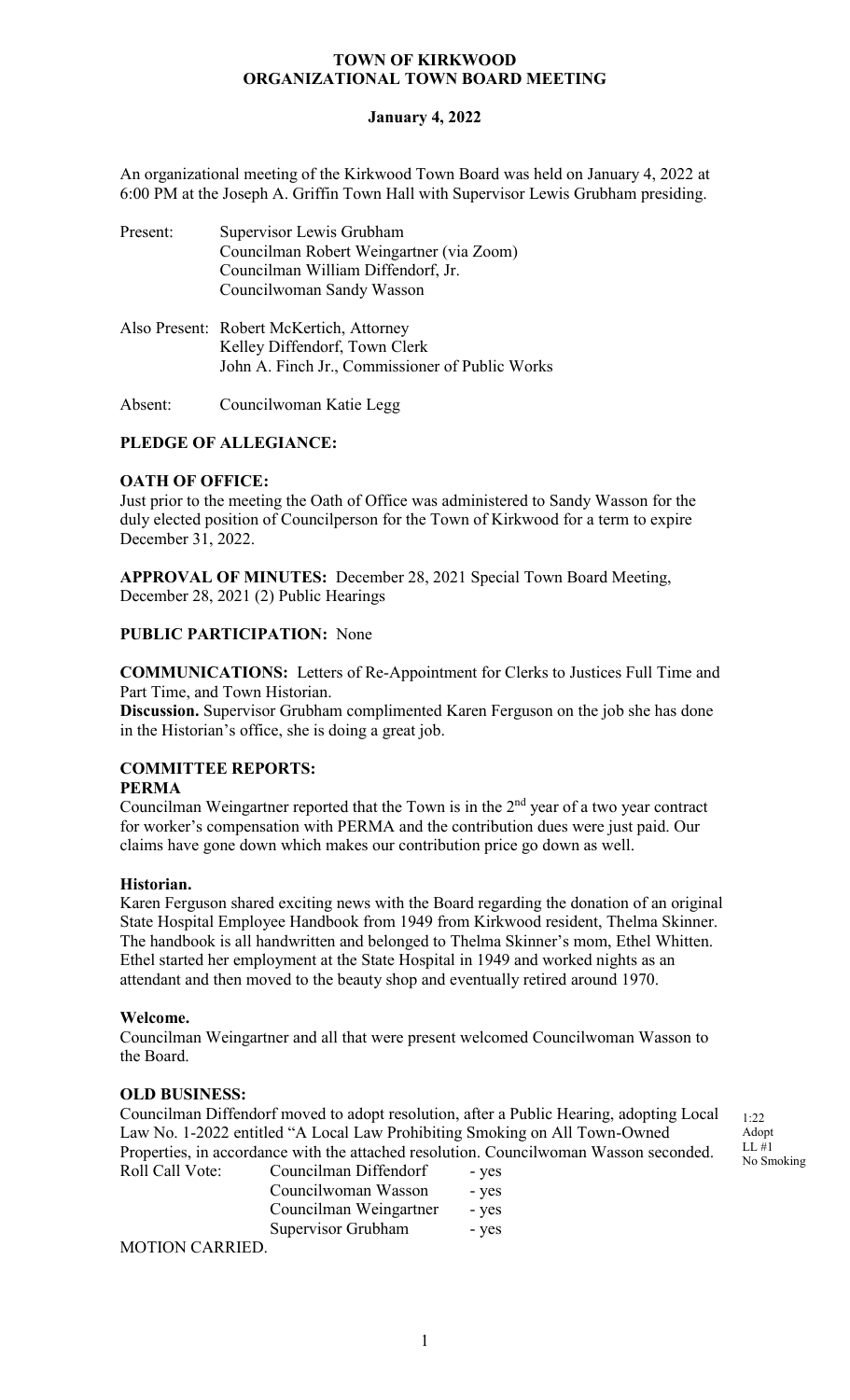# **January 4, 2022**

| 2:22<br>Adopt<br>LL #2<br>Amend Sewer<br>Rents                                | Roll Call Vote:                                                                                                         | attached resolution. Councilman Weingartner seconded.<br>Councilman Diffendorf<br>Councilwoman Wasson<br>Councilman Weingartner<br>Supervisor Grubham                                                                                                               | Councilwoman Wasson moved to adopt resolution, after a Public Hearing, adopting Local<br>Law No. 2-2022 entitled "A Local Law Amending the Sewer Rents, in accordance with the<br>- yes<br>- yes<br>- yes<br>- yes                                                                                                                                                                                                                                                                                                                                                                                                                                                       |
|-------------------------------------------------------------------------------|-------------------------------------------------------------------------------------------------------------------------|---------------------------------------------------------------------------------------------------------------------------------------------------------------------------------------------------------------------------------------------------------------------|--------------------------------------------------------------------------------------------------------------------------------------------------------------------------------------------------------------------------------------------------------------------------------------------------------------------------------------------------------------------------------------------------------------------------------------------------------------------------------------------------------------------------------------------------------------------------------------------------------------------------------------------------------------------------|
|                                                                               | <b>MOTION CARRIED.</b>                                                                                                  |                                                                                                                                                                                                                                                                     |                                                                                                                                                                                                                                                                                                                                                                                                                                                                                                                                                                                                                                                                          |
| 3:22<br>Agreement<br>with Zoo                                                 | Roll Call Vote:<br><b>MOTION CARRIED.</b>                                                                               | agreement. Councilwoman Wasson seconded.<br>Councilman Diffendorf<br>Councilwoman Wasson<br>Councilman Weingartner<br>Supervisor Grubham                                                                                                                            | Councilman Diffendorf moved to adopt resolution authorizing Supervisor to enter into an<br>agreement with Southern Tier Zoological Society, Inc., in accordance with the attached<br>- yes<br>- yes<br>- yes<br>- yes                                                                                                                                                                                                                                                                                                                                                                                                                                                    |
| 4:22<br><b>Trailer Park</b><br>Licenses Issued<br>Route 11 and<br>Loughlin Rd | Owner: Gary N. Johnson<br>Councilman Diffendorf seconded.<br>to violations.<br>Roll Call Vote:<br><b>MOTION CARRIED</b> | trailer parks, such licenses are for the year 2022:<br>Kirkwood Parksites, LLC, 1794 US Route 11, Kirkwood, NY 13795<br><b>Owners: James and Charles Williamson</b><br>Councilman Diffendorf<br>Councilwoman Wasson<br>Councilman Weingartner<br>Supervisor Grubham | Councilwoman Wasson moved to adopt resolution, on recommendation and approval of<br>the Code Enforcement Officer, pursuant to section 304.3 of the Mobile Home - Trailer<br>Ordinance, authorizing the Town Clerk to issue licenses for the following mobile home –<br>Kirkwood Mobile Home Court, LLC, 41 Loughlin Road, Binghamton, NY 13904<br>Discussion. Councilman Diffendorf questioned why the trailer park on Quilty Hill Road is<br>not listed for approval. Supervisor Grubham said he believes the owner is trying to sell the<br>trailer park and it has not been approved by Chad Moran, Code Enforcement Officer, due<br>- yes<br>- yes<br>- yes<br>- yes |
| 5:22<br>Appoint<br>Press Official<br>Newspaper<br>Courier<br>Supplemental     | <b>NEW BUSINESS:</b><br>Wasson seconded.<br>Roll Call Vote:<br><b>MOTION CARRIED</b>                                    | Councilman Diffendorf<br>Councilwoman Wasson<br>Councilman Weingartner<br>Supervisor Grubham                                                                                                                                                                        | Councilman Diffendorf moved to adopt resolution appointing the Press & Sun-Bulletin as<br>the official newspaper for 2022 and designating The Country Courier, pursuant to Town<br>Law Section 64 (11), as a supplemental newspaper for publication of all legal notices of<br>the Town for 2022, and requiring the applicant on a zoning matter or an environmental<br>matter to pay the cost of such publication in the official newspaper of the Town, and the<br>Town to pay the cost of such publication in the supplemental newspaper. Councilwoman<br>- yes<br>- yes<br>- yes<br>- yes                                                                            |
|                                                                               |                                                                                                                         |                                                                                                                                                                                                                                                                     | Councilwoman Wasson moved to adopt resolution naming $M < T$ Bank as the depository                                                                                                                                                                                                                                                                                                                                                                                                                                                                                                                                                                                      |
| 6:22<br>M&T<br>Depository<br>Town Funds                                       | Roll Call Vote:                                                                                                         | for town funds for the Supervisor for 2022. Councilman Diffendorf seconded.<br>Councilman Diffendorf<br>Councilwoman Wasson                                                                                                                                         | - yes<br>- yes                                                                                                                                                                                                                                                                                                                                                                                                                                                                                                                                                                                                                                                           |

MOTION CARRIED

Councilman Weingartner - yes Supervisor Grubham - yes

2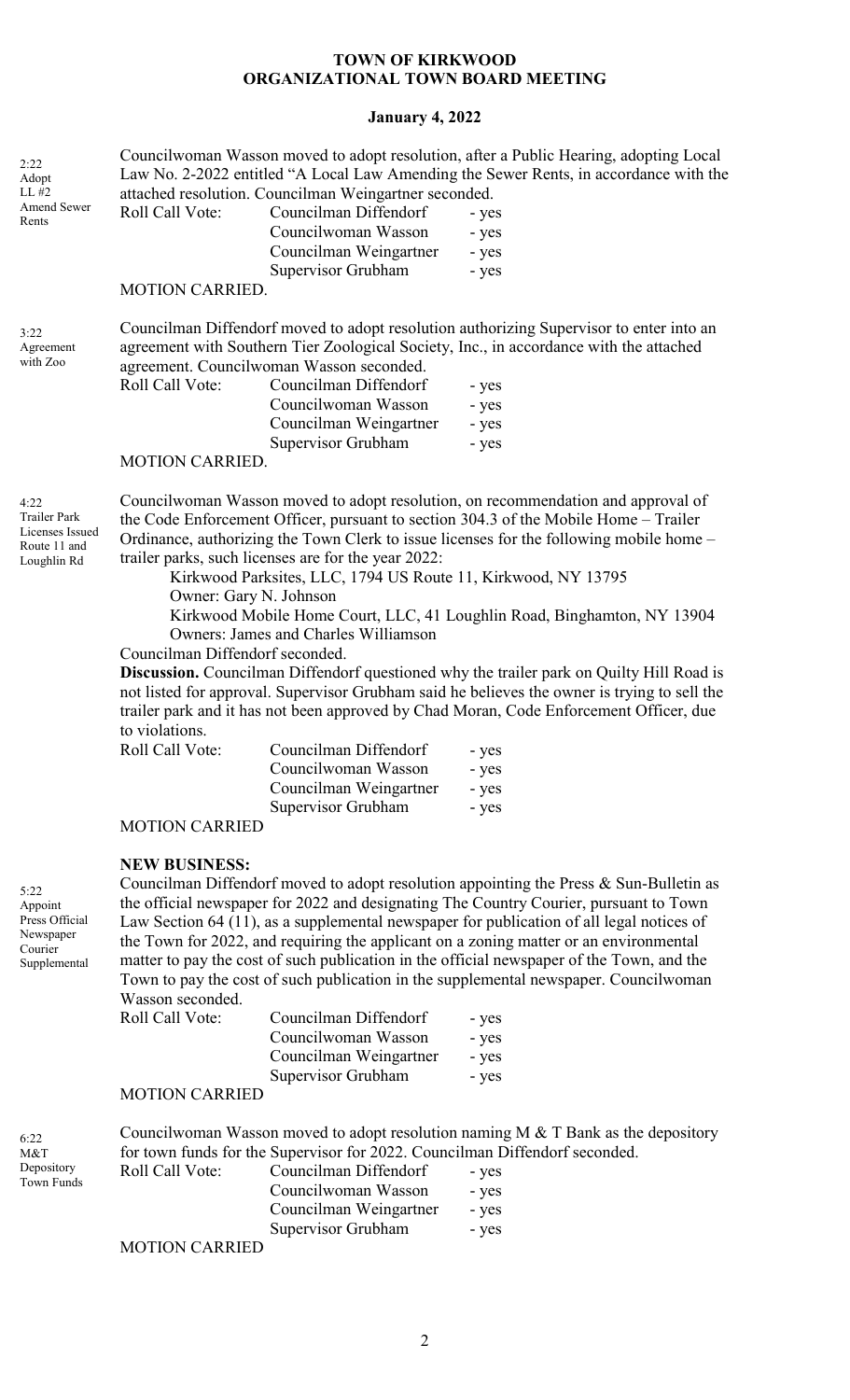## **January 4, 2022**

Councilman Diffendorf moved to adopt resolution appointing the Supervisor as Service Officer for 2022. Councilwoman Wasson seconded.

| Roll Call Vote: | Councilman Diffendorf  | - yes |
|-----------------|------------------------|-------|
|                 | Councilwoman Wasson    | - yes |
|                 | Councilman Weingartner | - yes |
|                 | Supervisor Grubham     | - yes |

#### MOTION CARRIED

Councilwoman Wasson moved to adopt resolution authorizing the Supervisor to invest general funds, special district funds and highway moneys not obligated or required for immediate expenditure in United States treasury bills, savings accounts, time deposit or time certificates of deposit through Charter One, Manufacturers & Traders Trust Company, Tioga State Bank, Chemung Canal Trust Company, NBT Bank, and First Niagara Bank; said investments to be payable or redeemable at the option of the Supervisor within such times as the proceeds may be needed to meet expenditures for which the moneys were provided, all pursuant to the provisions of the Investment Policy for the Town of Kirkwood adopted July 3, 1993. Councilman Diffendorf seconded. Roll Call Vot

| te: | Councilman Diffendorf  | - yes |
|-----|------------------------|-------|
|     | Councilwoman Wasson    | - yes |
|     | Councilman Weingartner | - yes |
|     | Supervisor Grubham     | - yes |

## MOTION CARRIED

Councilman Diffendorf moved to adopt resolution establishing reimbursement of expenditures incurred in 2022 as follows:

Mileage reimbursement at current Federal Government rate for job related travel; Attendance at job related meetings not to exceed \$20 per meeting (other than New York City);

Attendance at job related meetings in New York City at \$88 per day for meals only. Councilwoman Wasson seconded.

| Roll Call Vote: | Councilman Diffendorf  | - yes |
|-----------------|------------------------|-------|
|                 | Councilwoman Wasson    | - yes |
|                 | Councilman Weingartner | - yes |
|                 | Supervisor Grubham     | - yes |

## MOTION CARRIED

Councilwoman Wasson moved to adopt resolution designating the following Tuesdays of each month as Town Board meeting nights to be held at 6:00 PM at the Joseph A. Griffin Town Hall:

|                                 | First Tuesday - Regular Town Board Meeting<br>Last Tuesday - Work Session |       |
|---------------------------------|---------------------------------------------------------------------------|-------|
| Councilman Diffendorf seconded. |                                                                           |       |
| Roll Call Vote:                 | Councilman Diffendorf                                                     | - yes |
| Councilwoman Wasson             |                                                                           | - yes |
|                                 | Councilman Weingartner                                                    | - yes |
|                                 | Supervisor Grubham                                                        | - yes |

#### MOTION CARRIED

Councilman Diffendorf moved to adopt resolution requiring all itemized vouchers to be submitted to the Town Clerk's office before noon of the Friday prior to the last Tuesday of each month, and vouchers for reimbursement of medical and optical expenses to be submitted to the Town Clerk's office before noon of the Thursday prior to the last Tuesday of each month to qualify for audit and payment at the next regular Town Board meeting. Councilwoman Wasson seconded.

| Roll Call Vote:       | Councilman Diffendorf  | - yes |
|-----------------------|------------------------|-------|
|                       | Councilwoman Wasson    | - yes |
|                       | Councilman Weingartner | - yes |
|                       | Supervisor Grubham     | - yes |
| <b>MOTION CARRIED</b> |                        |       |

MOTION CARRIED

7:22 Appoint Supervisor Service Officer

8:22 Supervisor Authorized to Invest Funds

9:22 Mileage and Expense Reimbursement

> $10.22$ Meeting Night Designation

11:22 Voucher Submittal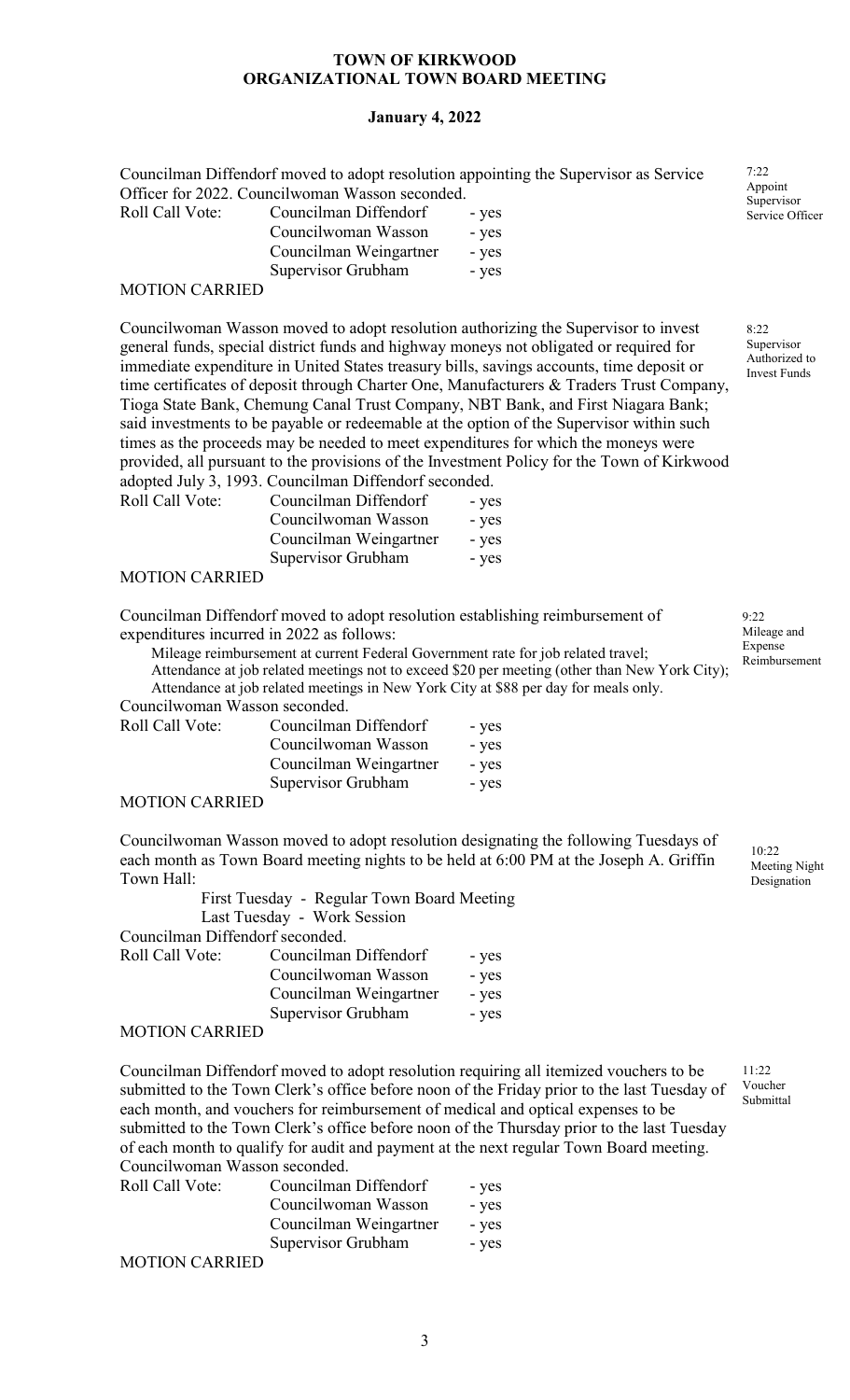# **January 4, 2022**

| 12:22<br>DPW Pay<br>Rates                                          | Roll Call Vote:<br><b>MOTION CARRIED</b>                                                                    | Councilman Diffendorf<br>Councilwoman Wasson<br>Councilman Weingartner<br>Supervisor Grubham                                              | Councilwoman Wasson moved to adopt resolution establishing hourly rates of pay for<br>Public Works personnel for 2022, pursuant to Collective Bargaining Agreement with<br>Teamsters 317 effective January 1, 2022 and with rate sheet from DPW Commissioner for<br>all union and non-union employees of the DPW. Councilman Diffendorf seconded.<br>- yes<br>- yes<br>- yes<br>- yes                                                                                                                 |
|--------------------------------------------------------------------|-------------------------------------------------------------------------------------------------------------|-------------------------------------------------------------------------------------------------------------------------------------------|-------------------------------------------------------------------------------------------------------------------------------------------------------------------------------------------------------------------------------------------------------------------------------------------------------------------------------------------------------------------------------------------------------------------------------------------------------------------------------------------------------|
| 13:22<br>Independent<br>Contractors and<br><b>BAR</b><br>Pay Rates | Roll Call Vote:<br><b>MOTION CARRIED</b>                                                                    | resolution. Councilwoman Wasson seconded.<br>Councilman Diffendorf<br>Councilwoman Wasson<br>Councilman Weingartner<br>Supervisor Grubham | Councilman Diffendorf moved to adopt resolution establishing hourly rates of pay for<br>independent contractors and Board of Assessment Review, in accordance with the attached<br>- yes<br>- yes<br>- yes<br>- yes                                                                                                                                                                                                                                                                                   |
| 14:22<br>Salaries for<br>Elected &<br>Appointed<br>Officials       | seconded.<br>Roll Call Vote:<br><b>MOTION CARRIED</b>                                                       | Councilman Diffendorf<br>Councilwoman Wasson<br>Councilman Weingartner<br>Supervisor Grubham                                              | Councilwoman Wasson moved to adopt resolution establishing salaries for all elected and<br>appointed officials and employees as set forth in the 2022 budget. Councilman Diffendorf<br>- yes<br>- yes<br>- yes<br>- yes                                                                                                                                                                                                                                                                               |
| 15:22<br>Appoint<br>Various<br>Positions                           | Wasson seconded.<br>Roll Call Vote:<br><b>MOTION CARRIED</b>                                                | Councilman Diffendorf<br>Councilwoman Wasson<br>Councilman Weingartner<br>Supervisor Grubham                                              | Councilman Diffendorf moved to adopt resolution appointing the following persons to the<br>designated positions for 2022, in accordance with the attached resolution. Councilwoman<br>- yes<br>- yes<br>- yes<br>- yes                                                                                                                                                                                                                                                                                |
| 16:22<br>Annual<br>Report<br>Due Date                              | Councilman Diffendorf seconded.<br>Roll Call Vote:                                                          | Councilman Diffendorf<br>Councilwoman Wasson<br>Councilman Weingartner<br>Supervisor Grubham                                              | Councilwoman Wasson moved to adopt resolution authorizing Supervisor to submit to the<br>Town Clerk by March 31, 2022, a copy of his Annual Report to the State Comptroller and<br>directing the Town Clerk to cause a notice to be published within ten (10) days after<br>receipt of said report in the official newspaper and supplemental newspaper of the town<br>that a copy of such report is on file and available for inspection in Town Clerk's office.<br>- yes<br>- yes<br>- yes<br>- yes |
| 17:22<br>Prepay Utility<br>and Property<br>Tax Bills               | <b>MOTION CARRIED</b><br>118 (2). Councilwoman Wasson seconded.<br>Roll Call Vote:<br><b>MOTION CARRIED</b> | Councilman Diffendorf<br>Councilwoman Wasson<br>Councilman Weingartner<br>Supervisor Grubham                                              | Councilman Diffendorf moved to adopt resolution authorizing the payment of utility bills,<br>town real property tax bills and postage prior to audit pursuant to Town Law Section<br>- yes<br>- yes<br>- yes<br>- yes                                                                                                                                                                                                                                                                                 |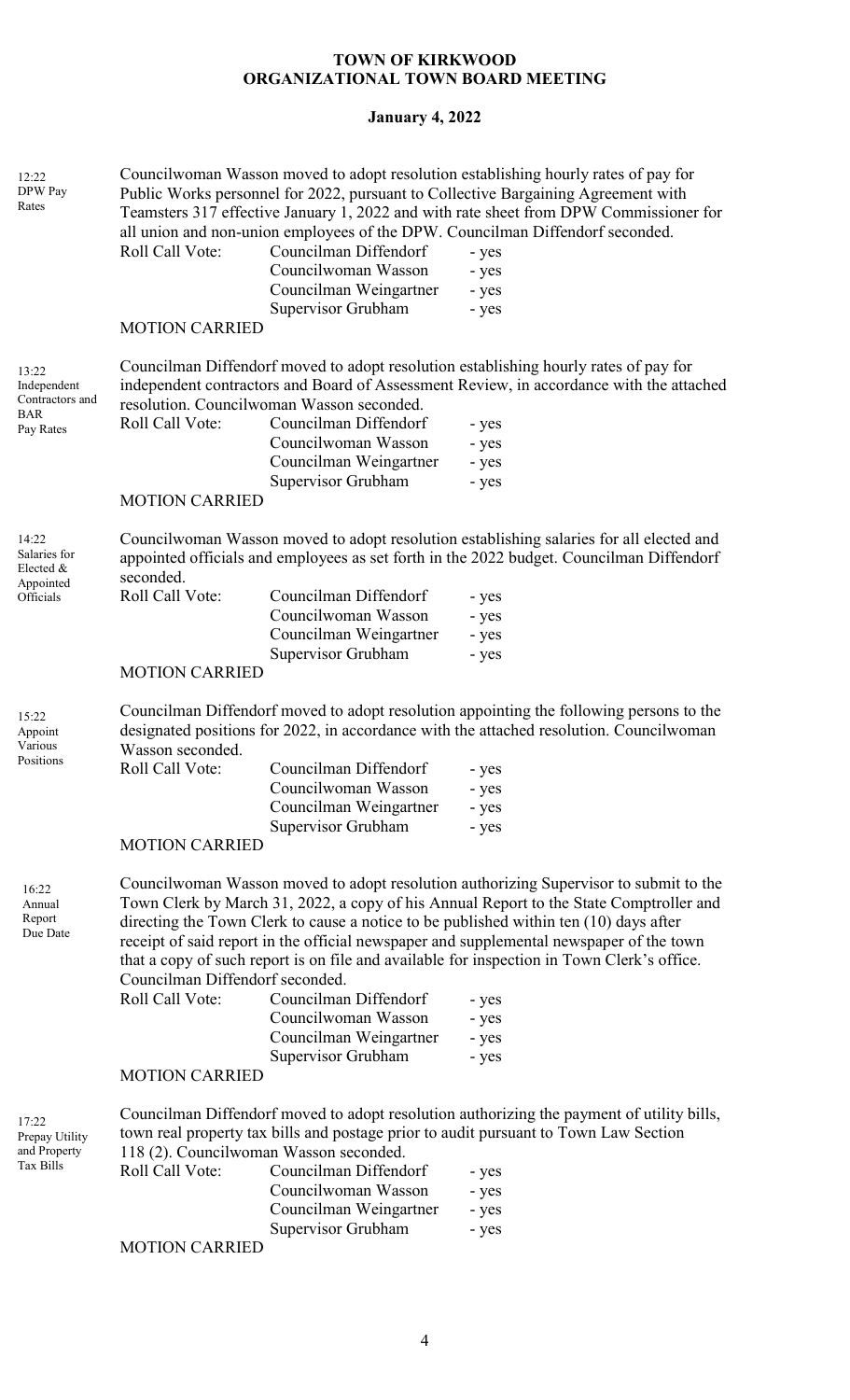## **January 4, 2022**

Councilwoman Wasson moved to adopt resolution reaffirming and re-adopting resolutions establishing the Procurement Policy adopted December 6, 1994 and revised December 3, 2013 and the Investment Policy adopted July 3, 1993. Councilman Diffendorf seconded. Roll Call Vote: Councilman Diffendorf - yes

Councilwoman Wasson - yes Councilman Weingartner - yes Supervisor Grubham - yes

# MOTION CARRIED

Councilman Diffendorf moved to adopt resolution authorizing the Commissioner of Public Works to purchase equipment and tools not to exceed a total of \$2,000.00 per year without prior Town Board approval, providing such purchases are consistent with a resolution adopting a Procurement Policy enacted December 6, 1994 by Kirkwood Town Board and reviewed and reaffirmed herewith. Councilwoman Wasson seconded.

| Roll Call Vote: | Councilman Diffendorf  | - yes |
|-----------------|------------------------|-------|
|                 | Councilwoman Wasson    | - yes |
|                 | Councilman Weingartner | - yes |
|                 | Supervisor Grubham     | - yes |

#### MOTION CARRIED

Councilwoman Wasson moved to adopt resolution pursuant to Section 123 of the Town Law engaging Budget Officer James R. Smith, CPA to make an annual audit of the books and records of each person who as a town officer or employee received or disbursed any moneys in calendar year 2021. In addition, the Budget Officer is authorized to engage an independent CPA firm to make an annual audit of each Town Justice for the calendar year 2021 including the criminal and civil dockets to determine that the fines and fees shown thereon have been collected and have been turned over to the proper officials as required by law. The target completion date for the internal annual audits described here-in is May 31, 2022, subject to COVID Virus disruptions. If an external town wide audit should be required due to the Federal Award assistance, the Justice Court audit portion may be included with those services along with related prescribed compliance deadlines under OMB Circular A-133. Councilman Diffendorf seconded.

| Roll Call Vote: | Councilman Diffendorf  | - yes |
|-----------------|------------------------|-------|
|                 | Councilwoman Wasson    | - yes |
|                 | Councilman Weingartner | - yes |
|                 | Supervisor Grubham     | - yes |

#### MOTION CARRIED

Councilman Diffendorf moved to adopt resolution reappointing John Mastronardi of Griffiths Engineering as the Stormwater Management Officer for the year 2022.Councilwoman Wasson seconded.

| Roll Call Vote:                                                   | Councilman Diffendorf  | - yes |
|-------------------------------------------------------------------|------------------------|-------|
|                                                                   | Councilwoman Wasson    | - yes |
|                                                                   | Councilman Weingartner | - yes |
|                                                                   | Supervisor Grubham     | - yes |
| $\lambda$ (offor $\lambda$ in $\lambda$ in $\lambda$ in $\lambda$ |                        |       |

#### MOTION CARRIED

MOTION CARRIED

Councilwoman Wasson moved to adopt resolution appointing William Diffendorf as Safety Officer for the year 2022 at an annual salary of \$1500. Councilman Weingartner seconded. Roll Call Vote: Councilman Diffendorf - abstain

> Councilwoman Wasson - yes Councilman Weingartner - yes Supervisor Grubham - yes

20:22 J.Smith Budget Officer to Audit Books

21:22 Reappoint J.Mastronardi Stormwater Management **Officer** 

> 22:22 Appoint W.Diffendorf Safety Officer

18:22 Procurement and Investment Policy

 $19.22$ DPW Equipment Purchases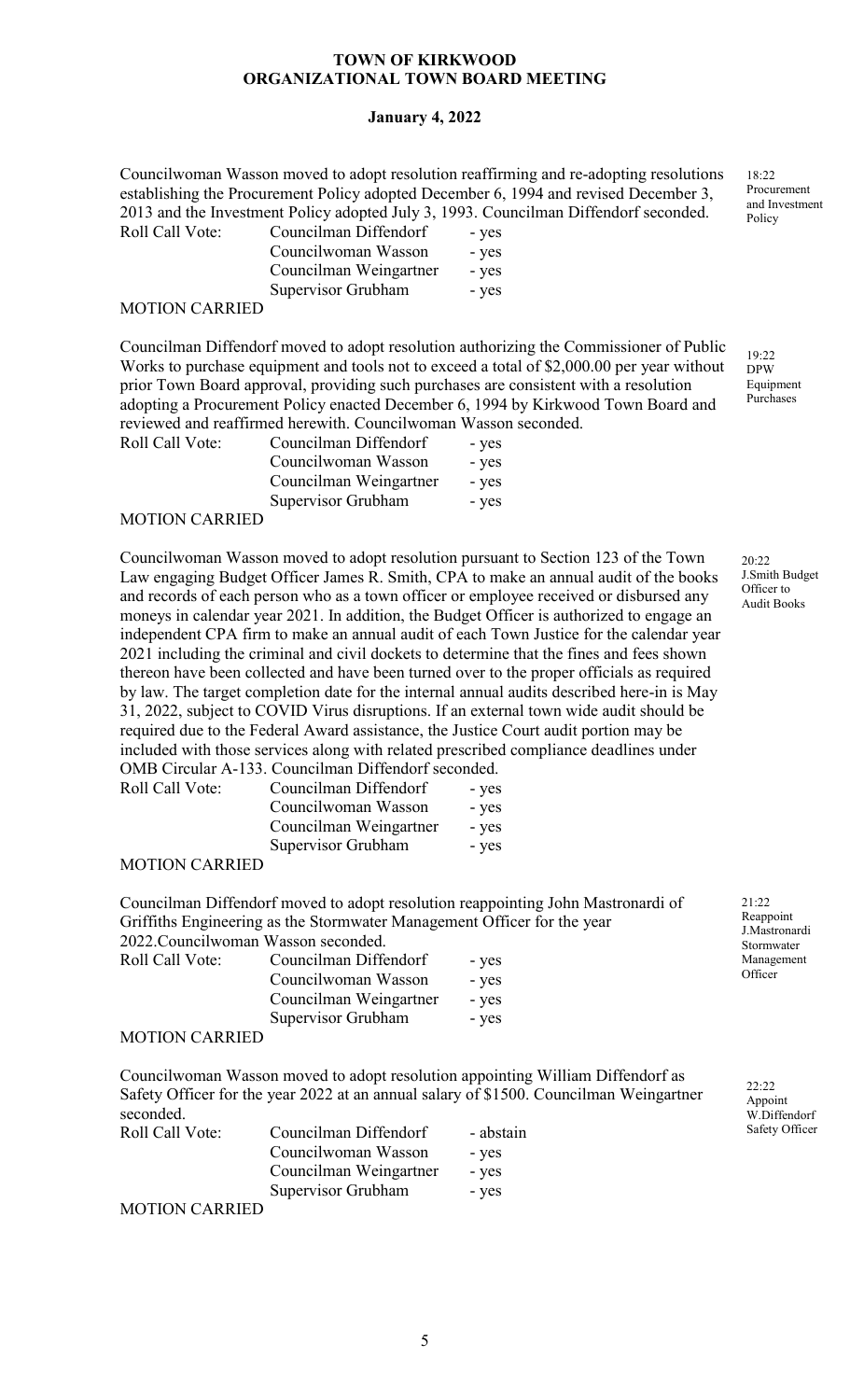# **January 4, 2022**

| Councilman Diffendorf moved to adopt resolution reappointing Marc Latini as Temporary<br>Ad Hoc Member of the Zoning Board of Appeals, pursuant to Local Law No. 11-1986; to<br>be compensated at \$30.00 per meeting attended, upon submission of a voucher to the<br>Town Clerk. Councilwoman Wasson seconded.<br>Roll Call Vote:<br>Councilman Diffendorf<br>- yes<br>Councilwoman Wasson<br>- yes<br>Councilman Weingartner<br>- yes<br>Supervisor Grubham<br>- yes                                                                                                                                                                                                                      |
|----------------------------------------------------------------------------------------------------------------------------------------------------------------------------------------------------------------------------------------------------------------------------------------------------------------------------------------------------------------------------------------------------------------------------------------------------------------------------------------------------------------------------------------------------------------------------------------------------------------------------------------------------------------------------------------------|
| <b>MOTION CARRIED</b>                                                                                                                                                                                                                                                                                                                                                                                                                                                                                                                                                                                                                                                                        |
| Councilwoman Wasson moved to adopt resolution reappointing Peter M. Maciak and<br>Matthew Williams as Temporary Ad Hoc Members of the Planning Board, pursuant to<br>Local Law No. 11-1986; to be compensated at \$30.00 per meeting attended, upon<br>submission of a voucher to the Town Clerk. Councilman Diffendorf seconded.<br>Roll Call Vote:<br>Councilman Diffendorf<br>- yes<br>Councilwoman Wasson<br>- yes<br>Councilman Weingartner<br>- yes<br>Supervisor Grubham<br>- yes<br><b>MOTION CARRIED</b>                                                                                                                                                                            |
| Councilman Diffendorf moved to adopt resolution approving the Standard Work Day and<br>Reporting Resolution for Elected and Appointed Officials for Walter G. Woolbaugh as<br>Member of the Planning Board, in accordance with the attached resolution. Councilwoman<br>Wasson seconded.                                                                                                                                                                                                                                                                                                                                                                                                     |
| Roll Call Vote:<br>Councilman Diffendorf<br>- yes<br>Councilwoman Wasson<br>- yes<br>Councilman Weingartner<br>- yes<br>Supervisor Grubham<br>- yes                                                                                                                                                                                                                                                                                                                                                                                                                                                                                                                                          |
| <b>MOTION CARRIED</b>                                                                                                                                                                                                                                                                                                                                                                                                                                                                                                                                                                                                                                                                        |
| Councilwoman Wasson moved to adopt resolution appointing Melissa Dewalt as Deputy<br>Town Clerk starting January 5, 2022 at a salary of \$8,024 per year. Councilman Diffendorf<br>seconded.<br>Discussion. Councilman Diffendorf asked if interviews were conducted and how many<br>applicants were interviewed. Kelley Diffendorf explained that four people were<br>interviewed, five were scheduled but one did not show up. All the applicants were from<br>Kirkwood and it was a hard decision because they all were very good.<br>Roll Call Vote:<br>Councilman Diffendorf<br>- yes<br>Councilwoman Wasson<br>- yes<br>Councilman Weingartner<br>- yes<br>Supervisor Grubham<br>- yes |
| <b>MOTION CARRIED</b>                                                                                                                                                                                                                                                                                                                                                                                                                                                                                                                                                                                                                                                                        |
| Councilman Diffendorf moved to adopt resolution reappointing Karen A. Ferguson as<br>Town Historian for the year 2022. Councilwoman Wasson seconded.<br>Councilman Diffendorf<br>Roll Call Vote:<br>- yes<br>Councilwoman Wasson<br>- yes<br>Councilman Weingartner<br>- yes<br>Supervisor Grubham<br>- yes<br><b>MOTION CARRIED</b>                                                                                                                                                                                                                                                                                                                                                         |
|                                                                                                                                                                                                                                                                                                                                                                                                                                                                                                                                                                                                                                                                                              |